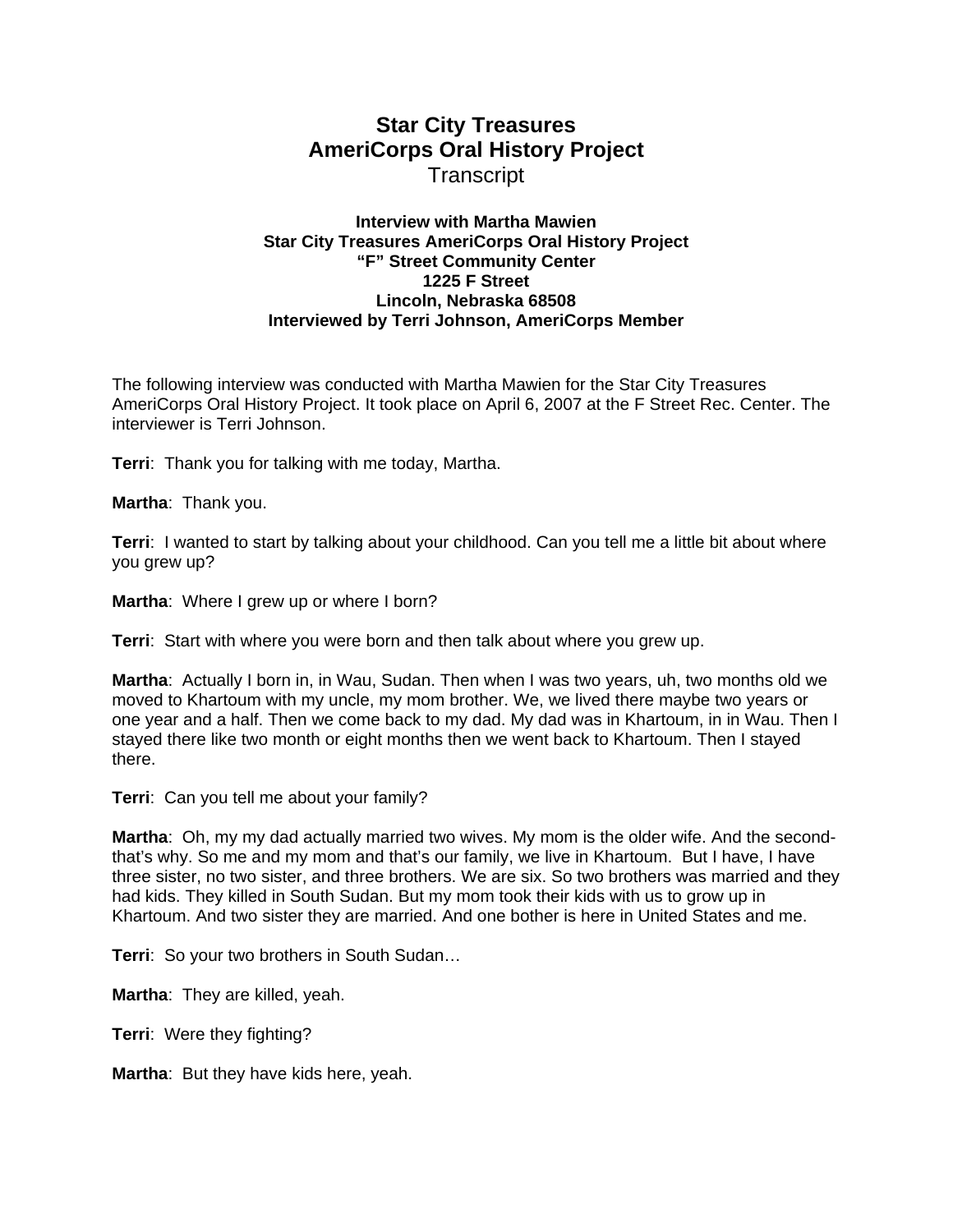**Terri**: OK. Were they fighting in the war in South Sudan?

**Martha**: Yeah, the Sudan war.

**Terri**: OK.

**Martha**: Yeah.

**Terri**: Can you tell me about some of your family traditions?

**Martha**: Actually we are in Dinka tribe. So when you are in Dinka tribe the, the first thing that they, the girl have choose for herself. 'Cause they're everything and we have to marry with cow. And the Dinka, they have when they marry with cow, they have to see the height of girl and the value family. If the girl is tall and the value of family is high, probably would pay 200 cows or 250. But one cow's cost \$200 dollar USA.

**Terri**: So when you said if the girl is tall…

**Martha**: Yeah like me, I'm 6'3''; I be expensive.

**Terri**: OK.

**Martha**: Uh huh…

**Terri**: Does it matter if the man is tall?

**Martha**: That's depend on girl. If you want a tall man or short man. But in my opinion, I can't marry the short man. I want him be tall.

**Terri**: (inaudible) Can you tell me about your education?

**Martha**: Oh, actually I went back to, I went, I went to school to Sudan. I start from kindergarten. I was living with my mom and my dad moved back. We was living together. But in '92 my mom pass away. I was in four grade. .She has asthma, you call the heart problem, and she pass away. And my mom, she signed a papers because I'm the youngest girl in the fam…I'm the youngest baby in the family. They sign paper - this my daughter they have to live with my brother. So, her brother, her brother took me to his house and I lived there. Then I finish my school until I went to - I finish high school 2001.

**Terri**: In Khartoum?

**Martha**: In Khartoum.

**Terri**: So your uncle lived in the same city as you?

**Martha**: Yeah.

**Terri**: OK

**Martha**: Yeah, he's in Khartoum.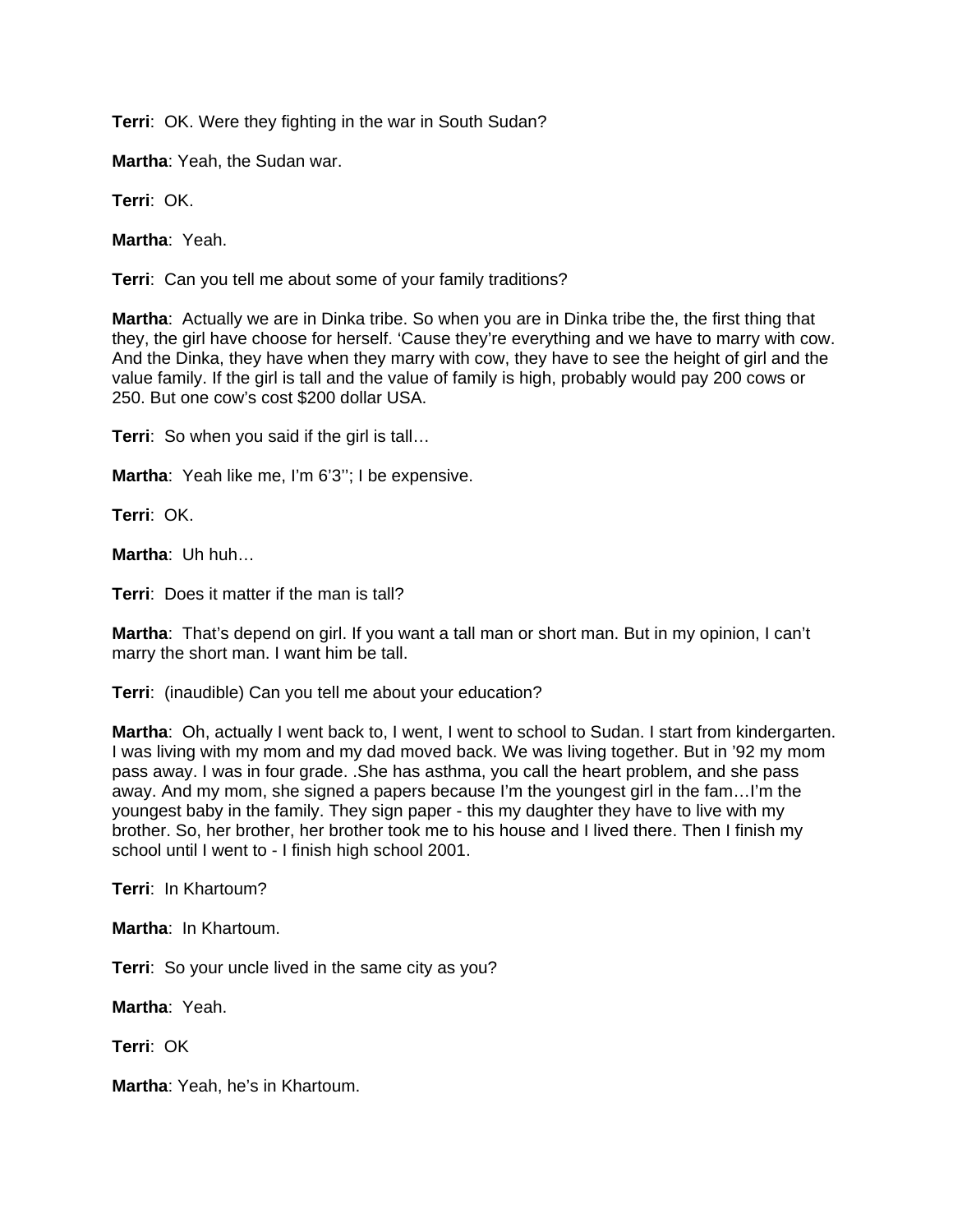**Terri**: What were some of your favorite classes in school?

**Martha**: Oh, I like chemistry. Especially I like math, mathematics. And I like physics. And I like too, but I don't like history and geography. I hate them.

**Terri**: History and geography?

**Martha**: I hate them. I don't like them. I was in science and so.

**Terri:** In your school did you have activities like sports or things...

**Martha**: Yeah.

**Terri**: …to be involved in?

**Martha**: Yeah, I play basketball. But I play basketball but my, my, my uncle wife was mean to me. When I go play and spend time there, yeah, she think I'm -I don't go to school or go somewhere else and she punish me all the time. And she talk bad about me. Then I quit. Every time I come home -she's, she has good height and she is strong. She can play good but this lady, she was discriminate me. So that's why I didn't go.

**Terri**: Can you tell me a little bit about your school in Khartoum?

**Martha**: Oh, actually I think my uncle, he put me in school because in Sudan if you don't have money you can't attend a school. So it's a public school but you have to pay money too. So, but I was in Arab school so all, all the womans we have to cover our head and we have to wear the long things. Everything is long. So I was happy because only some Sudan person there. But they discriminated me, but I don't care. Whatever I want I have to get it, that's right there.

**Terri**: So at school you said they discriminated against you?

**Martha**: Yeah, because I'm only dark black and they are brown/black.

**Terri**: How did that feel, going to that school?

**Martha**: I don't feel good but what should I do? I have to finish what I want.

**Terri**: OK. Do you have any teachers or classmates that you remember or have happy memories of?

**Martha**: Yeah, but they are all, they are all teachers from North but I don't get along with them. But just I get quiet and just study. Sometime when you bring like a A+ they give you B cause you're not in a mosque and you're not a Muslim too. 'cause I was Christian. When they teach the religion Christian at the school, then I come out come stay out so they discriminate me.

**Terri**: Oh, so when they taught about …

**Martha**: Yeah, I come, I go out and stay out for one hour and a half. That was the subject, too.

**Terri**: OK. That was a requirement, that?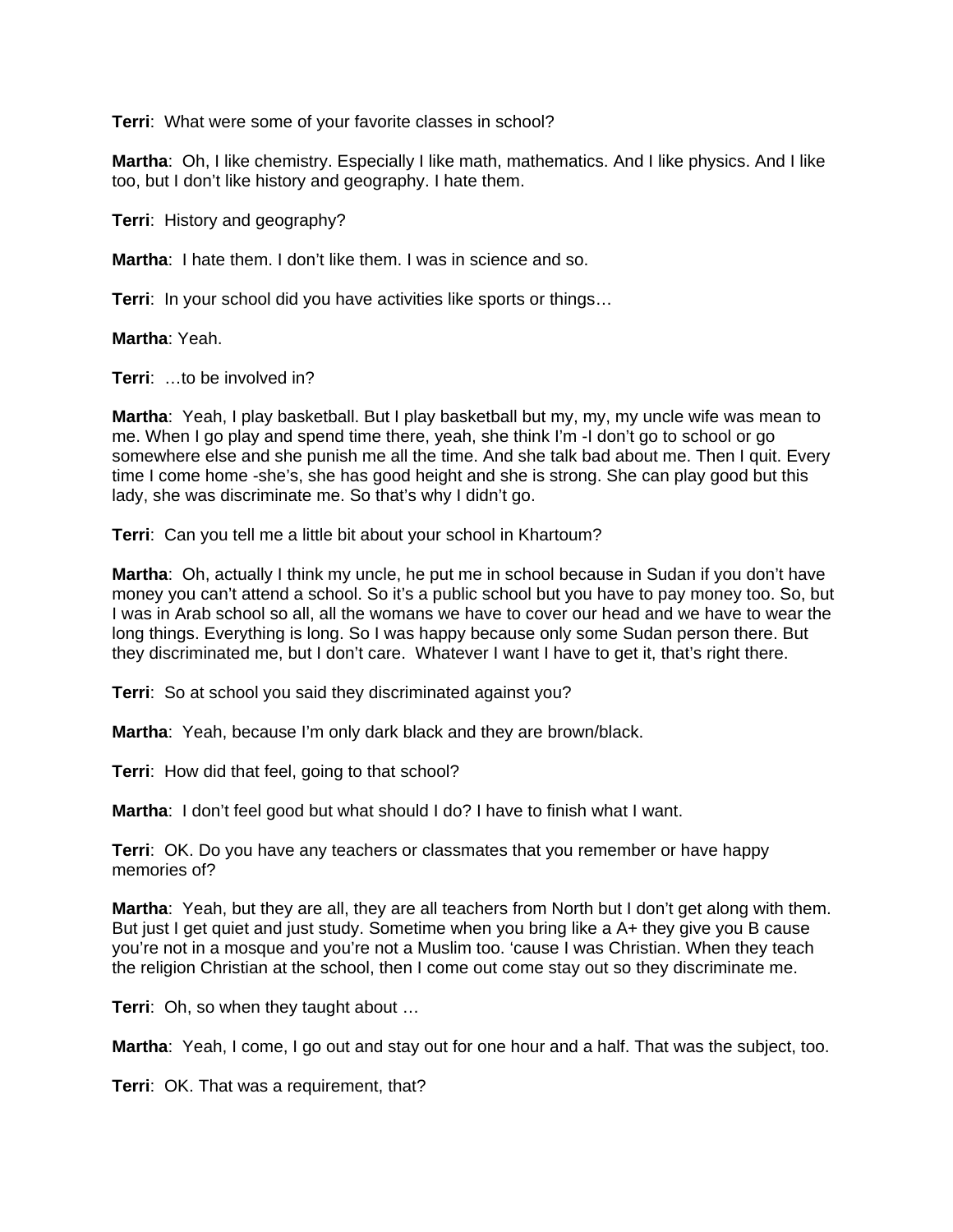## **Martha**: Uh huh.

**Terri**: OK. Tell me about how you came to America. How the decision was made and…

**Martha**: Oh, actually when I came to America we have, I have three brothers, two that are killed in the South Sudan. And when he came here in '95 because the people in South Sudan they make decision - this family, they finish and they all killed. Only this one. So we have to take this one to, to America to go there to go to school over there. Then he brought my brother over here and my brother, he find out her mom, his mom's die and family was hungry because we don't have enough food. Then he send a form to bring my dad over here and that was 2000. I didn't finish high school then. Then my uncle said, "No, let her finish her high school first. Then she will go. Then my my, my, my brother, my father and, and wife, they came here to United States. Then I left. After 200, I came to Egypt. Then my dad send me the affidavit, affidavit. Then I did my process to come here. Then I came here April 4, 2003 in Sioux Falls, South Dakota.

**Terri**: So you stayed in Sudan to finish High School?

**Martha**: Yeah, to finish my High School.

**Terri**: Now, who did you stay…was that with your…?

**Martha**: Yes, uncle, yeah. Because my mom wrote a promise. Don't, don't give my child to that guy. Yeah.

**Terri**: But then once you finished High School…

**Martha**: Yeah. He talked to my brother. My brother, he said, "I left my, my sister when she was three years old so I wanna see her really bad." Then I came here. That's why I came.

**Terri**: And then…

**Martha**: And I'm not happy too when I was in his house because his wife is not good with me so.

**Terri**: Was that when you were in Sioux Falls?

**Martha**: No, when I was in Sudan.

**Terri**: OK

**Martha**: So I'm not happy at all.

**Terri**: So what did you think when you arrived in Sioux Falls? What did you think about?

**Martha**: Oh, actually I came to a new country I never see. I dream about it. Just I seen the TV. America, America, America when I arrive oh. I make decision to myself; I wanna do something else. And, to make myself better. And I can remember my mom. And I wanna stand with my feet. Then I went to school, but the program in South Dakota is not that good. So just you go to school. And I go to Southeast Community…Southeast in Sioux Falls. But they give you the books and you can stay in the table by yourself and study. If you have a question, then you have to ask the teacher. But I don't have enough English to study by myself and I don't have…I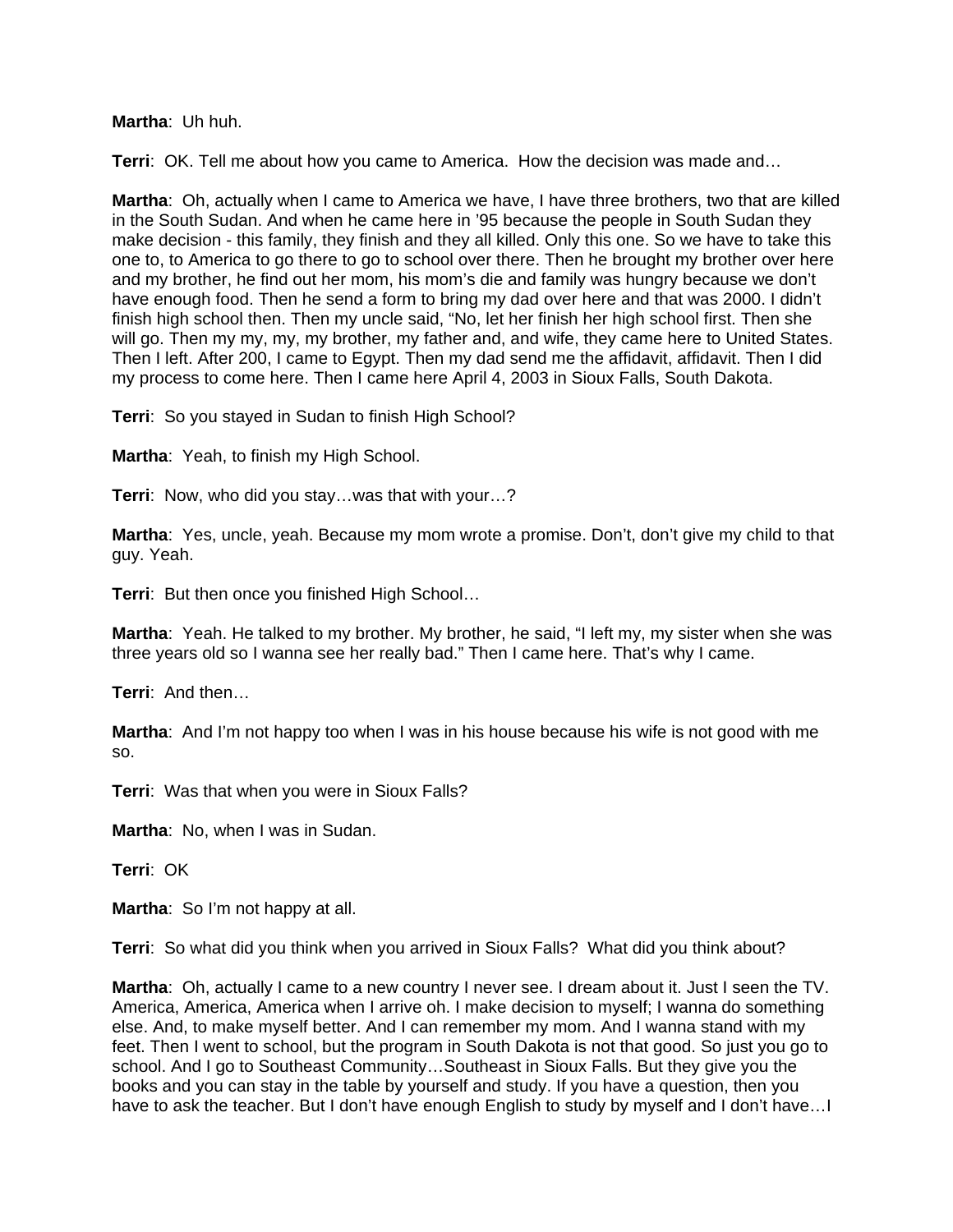don't know how to ask a teacher even, so. I been there like six month to eight months but I can…then I, I am looking for a job. Then I went to John Morrell. It's product…meat product. Then I work there about two years. Because the time my dad was very sick. And my and my brother kids were killed in Sudan was in house in the house. But the situation was not that good because we don't have food enough, a van, and this and this. And I went back to help them.

**Terri**: OK… a couple questions. So the classes that you took in Sioux Falls, were they, what types of classes were they?

**Martha**: Only ESL…just they give you the books and read it by yourself.

**Terri**: Um huh…so that wasn't…it wasn't a classroom. Just a…

**Martha**: No

**Terri**: Just a…

**Martha**: Then my brother wife, after that my, my, my dad was very sick because he has cancer in his brain and he pass away. Then my brother wife, he make decision, we have to move and you are still young and go to…we can go to Lincoln, Nebraska. And you can go to school to see your future. 'Cause you have your dreams.

**Terri**: So this is your brother's wife and how many of… how many children did she?

**Martha**: Six girls.

**Terri**: Six girls.

**Martha**: Uh huh.

**Terri**: Now, how did she decide to come, from Sioux Falls, how did she decide to come to Lincoln?

**Martha**: Ah, because I always talk…here school and I want school. And my and I don't feel good. And my anxiety is not good, and. So she said, "I'm going to lose you like this so we have to go somewhere else, any state." I said, "I hear about Lincoln because we talk to some people. I hear about Lincoln they have a good program. We can go there and stay. And the welfare will help you because you are a single mom, and this."

**Terri**: Well what…what do you think about Lincoln now?

**Martha**: Oh, now I get increase a little bit English because now I'm in Level 7. And maybe I got couples level because the eighth is the, the last level. After that I can go to advanced. Probably next year I'll be in college, yeah.

**Terri**: OK, now you came to Lincoln in March of 2006?

**Martha**: Um hum.

**Terri**: And what level of English were you when you came?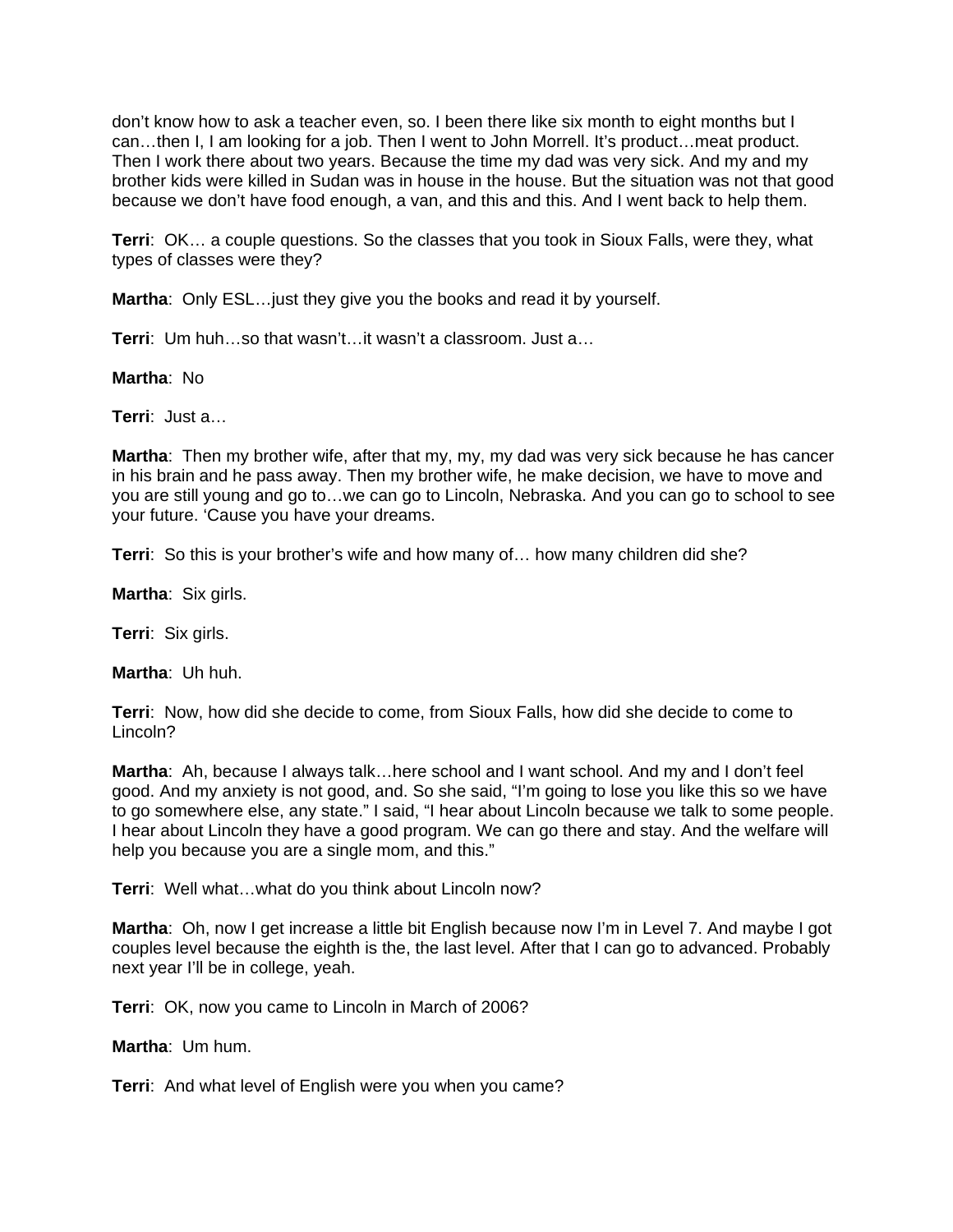### **Martha**: A four.

**Terri:** OK. So you have learned a lot and you said you want to go to college once you...

**Martha**: Um hum.

**Terri**: What do you want to study in college?

**Martha**: Actually when I was in Sudan they sent me in University of Juba. I supposed to go to medical doctor. But here in United States it's really hard. So now I wanna start with a nurse to go to RN program first. After that I can move on.

**Terri**: OK. Well what made you decide that you want to go into the medical …

## **Martha**: What?

**Terri**: …profession? What made you decide you wanted to study the medical profession?

**Martha**: When, oh, because, like, when my mom pass away she have heart attack and heart problem and this. Because in Sudan we have a lot of war. If somebody's sick near to you, you can help, you know. If you have money too, you can help. But if you have not like about a human ...you can help so that's why I wanna finish my major here, educated here and go back help the rest of Sudanese in South Sudan.

**Terri**: OK, so you wanna go back to Sudan?

**Martha**: Yeah, after I finish I will go back.

**Terri**: Now and I've known you and seen you in different situations, and a lot of the things I hear you talk about are things that you wanna do to help your people. And I know you're involved in some organizations that help…

#### **Martha**: Yeah.

**Terri**: …Sudanese people. Can you tell me a little bit about the organizations that you're involved with already?

**Martha**: Yeah, I'm in three or four organization. And the first organization they call Twicmayardit.

**Terri**: Can you spell that?

**Martha**: T-w-i-c-m-a-y-a-r-d-i-t dot com. This is twicmayardit.com.

**Terri**: OK

**Martha**: So that is, that is, that is, organization of our tribe in Dinka tribe. So because in Sudan we don't have like, we don't have schools, we don't have food, we don't have the clean water because a lot of people they die with diarrhea and a lot of things. So we have to, to contribute with money. And take the money over here and take them to South Sudan to, to buy them and the water and food and we have to build schools and hospitals and those things. Because this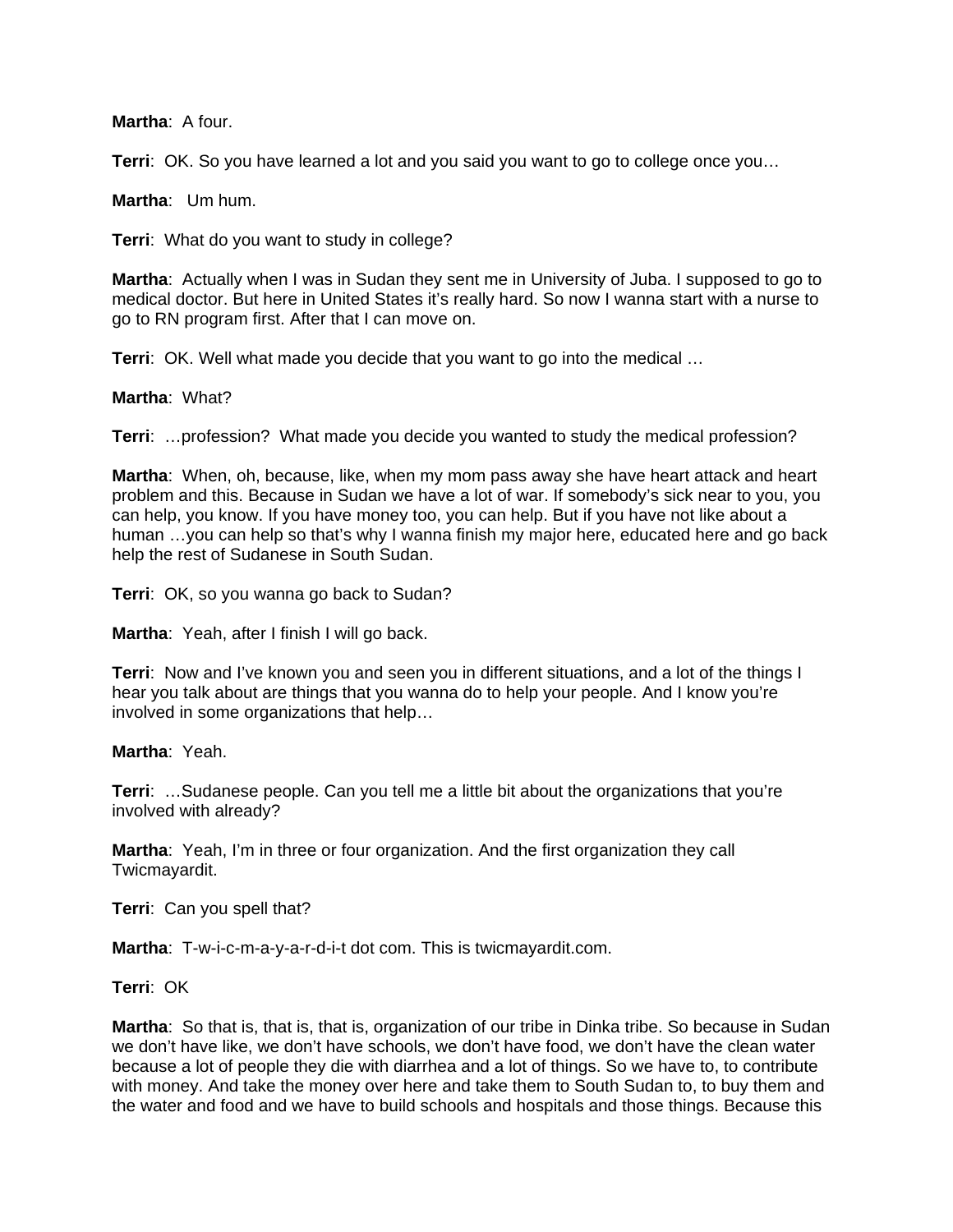problem, when you finish a school over here, you can go and help. You can volunteer and do anything in South Sudan.

**Terri**: So what are the specific things that you do as part of this organization?

**Martha**: What?

**Terri**: What do you do as part of this organization?

**Martha**: Oh, actually I'm, I'm the, how you call it - treasure?

**Terri**: Treasurer?

**Martha**: The, uh huh.

**Terri**: OK.

**Martha**: And so, I took the money from the people. Then we, they decided to come sit down. And we see in our account we have this and this so this month what we do? Then they will say, "OK, we'll go buy that. We can go buy the house, community center. Or we go build a school. Or we can do anything." If it's not enough we can talk to American friends and we can do fundraisings, and um.

**Terri**: So, part…is part of your responsibility fund raising?

**Martha**: Uh huh, then we can, we can get some money.

**Terri**: Where do you go to raise funds for?

**Martha**: Any state. Then we can, we can show to the people our cultures. And we have dance And, and uncle Manute Bol, he will talk to a lot of people that know he's a famous guy, so.

**Terri**: Hey, can you talk to me a little about…so your uncle is Manute Bol…

**Martha**: Uh huh.

**Terri**: ..who was who was a basketball…

**Martha**: Basketball player.

**Terri**: And what does he spend his time, time doing now?

**Martha**: What?

**Terri**: What does he do now?

**Martha**: I think now he help a lot, he help South Sudan a lot, you know. Because he talk to their friend and enemy or anywhere in all over United States to help his people back home. So he sent a lot of money over there.

**Terri**: OK. Is this organization, is Manute Bol a part of this?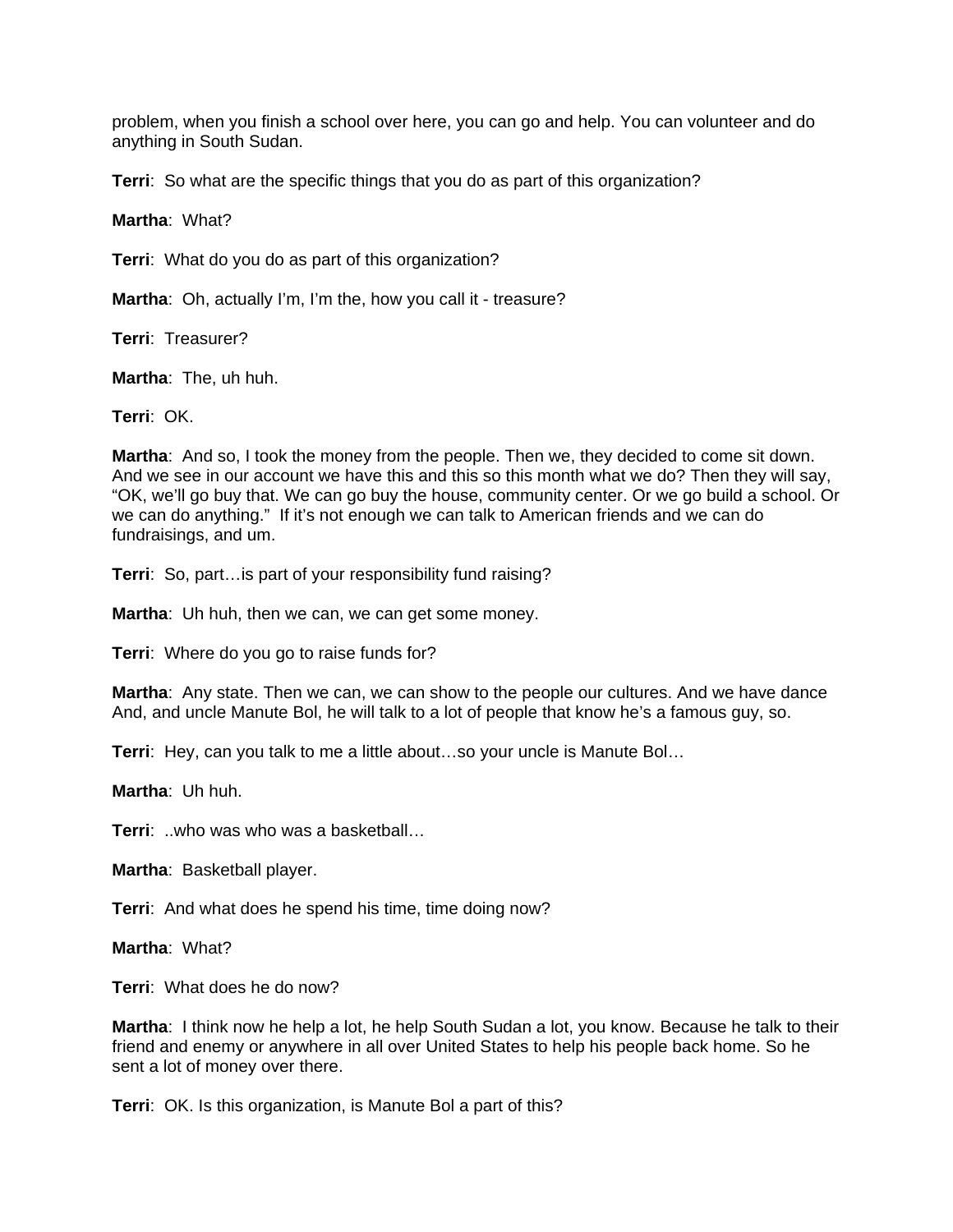**Martha**: Yeah, he's there, yeah.

**Terri**: Did he…

**Martha**: Like, like last week we met in, in Chicago. He was there too. And we talk and sometime we, we read like, in the, how you call it? The, the people, like the executive people in the city or in the state - like senator or those we can meet and talk and show what we want then he, they help us.

**Terri:** OK. So part present things about your culture and maybe fund raise...

**Martha**: Um hum.

**Terri**: (inaudible)

**Martha**: And number two we have youth, Bharg Gurzlel Youth Association, this is for youth only.

**Terri**: For youth?

**Martha**: Ah ha. Bharg Garzel Youth.

**Terri**: Can you spell that?

**Martha**: B-a-r-…B-h-a-r..

**Terri**: Uh huh. B-h?

**Martha**: a-r. Garzel –g. No, that is separate…and G-a-r-z-l-e-l, E-l, I think, uh huh, e-l. Bharg Garzel. Then youth.

**Terri**: Y-o-u-t-h?

**Martha**: Ah huh.

**Terri**: OK

**Martha**: Association.

**Terri**: OK.

**Martha**: That's in South Dakota. Ah huh.

**Terri**: And what do you do with this organization?

**Martha**: General Secretary.

**Terri**: General Secretary?

**Martha**: Yeah, and the youth association. So we have to talk like the new generation. They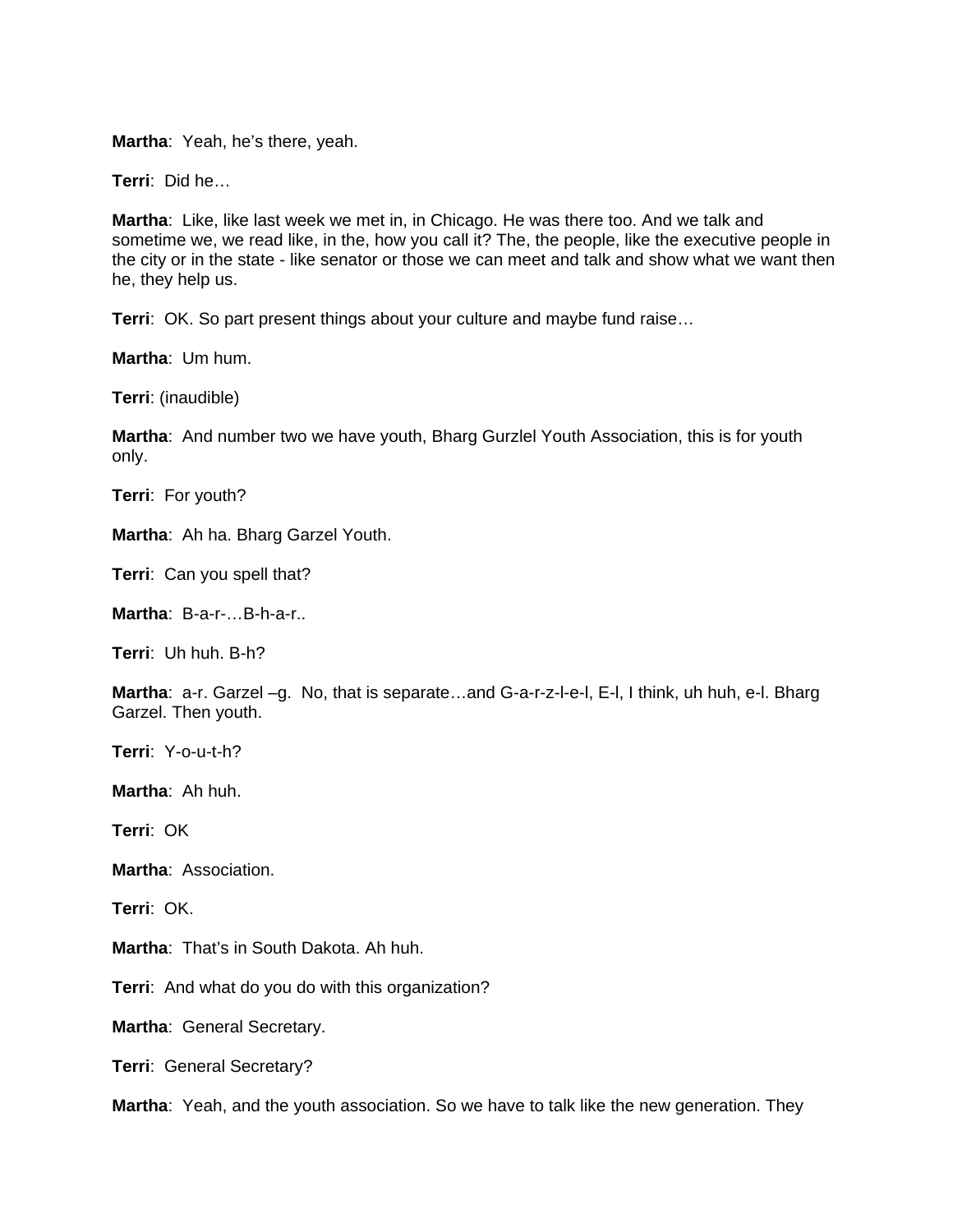came here, they was young. They don't know our culture, what we are and what we doing. So we have to talk to them and do fund raising. And then when we get the money we take them home and help the people in back home.

**Terri**: In Sudan?

**Martha**: Yeah, in Sudan.

**Terri**: So it's to help people from Sudan who come to the United States?

**Martha**: Um hum.

**Terri**: But then you also help go back…?

**Martha**: Yeah, we help the, the, the, the younger generations to keep our culture.

**Terri**: And how did you get involved with this organization?

**Martha**: Oh, because, always, when I talk, I talk about how we help people and how we, we unite in United States to be together. And when they sit down and, when they have meeting, they said we have to choose Martha, she's good and to, to unite the people together because she's. How you call it? When you're social. So, you talk everything and you're wise in everything. And they said you have to put her in that position, that they choose me. They choose me I was at home, yeah.

**Terri**: Where were you?

**Martha**: I was at home. So…

**Terri**: OK

**Martha**: And they was in the meeting. They choose me and right away the people call me and they said, "Congratulations, you are now general secretary of Bharg Garzel." So I said, "OK. If you want me to do anything to help you guys, I can do it."

**Terri**: And this, this is based in Sioux Falls?

**Martha**: Ah ha, in Sioux Falls.

**Terri**: OK, so, one, two - there's one more organization too isn't there, that you're involved with?

**Martha**: Yeah I, we have church. We have church mission.

**Terri**: A church mission?

**Martha**: Ah ha.

**Terri**: OK

**Martha**: Yeah. That is church those, those church in United States they help Sudanese in back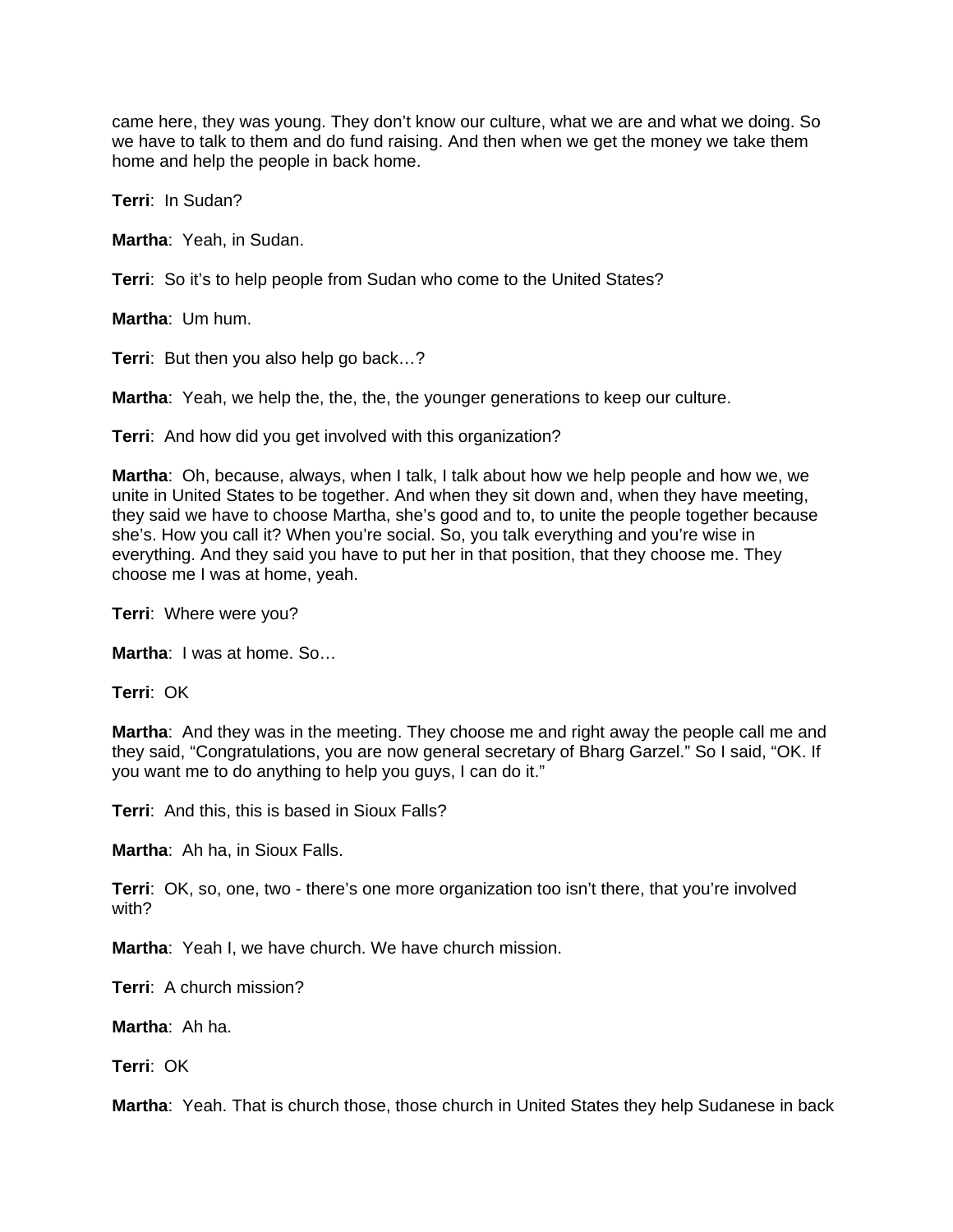home. Like they can go and build churches.

**Terri**: OK.

**Martha**: …and schools. So I work, like to talk with Sudanese, what they need and what they want. And they ask us so we can talk to our government, our executives in Sudan. What you guys want and this. Then we write down and come talk to the, the American people. Tell them we need this and this and this. Like, like this, like this June they will take some people, Sudanese people, to go to Africa to be volunteer there like two months. And we can walk around and show them this is my country. That's the way we live and this, like that.

**Terri**: Are you going with the group to…?

**Martha**: Yeah, I will go.

**Terri**: So you're helping that group?

**Martha**: Yeah, but I'm volunteer in that. Um hum.

**Terri**: OK. And what are you…what other… you seem really ambitious and motivated. What are your other goals for your future?

**Martha**: Oh, for my future. And the first thing, I want my brother's family to achieve what they want because they don't have their dad. I want them to be happy in their life. I want them to feel like they have a good family to raise them up. And the second things, I want to achieve my, my goal. Because I suffered when I was in Sudan. Because I don't live with my mom when I was like six or seven years old. Then I grew up by myself. So I got a lot of, something they bury in me from future and this. So when I come in United States the first thing I wanna achieve my, my, my school to finish my education. Then I get a good job. After that I can marry to make a good family, after I finish my college. After I finish my college then I can go back home and help my people. Because they need me and they need everybody in United States to go back and help them. And they will be.

**Terri**: So your hope is to live in Sudan?

**Martha**: Yeah, I will go back. After I finish my school I will go back to Sudan, after I learn good English too.

**Terri**: Uh huh. And then living in the United States, what are some traditions or things that you remember from Sudan that you've maintained in the United States? Like certain ways you celebrate holidays or favorite foods or…

**Martha**: Actually in United State whatever you want like any food, Sudanese food, they have in the store. I can go and buy Sudanese food. But they have good food too in United States. Like American food. I like it too. So I like any food. So, but in traditionals, in United States is different from country. My country, when you are in new place so old neighborhood and those, they come and talk to you and see where you come from. And they help you out like transportation and shopping and these. But in United States, nope, you can figure out by yourself. So, they can't help you. But here in United States they have a lot of freedom. Like the girl can leave in the house when she get 18 years old. She can go out and, and she be responsible by herself. But in our country, no. 'Till you marry. After you marry you can go out. But if you're not married,